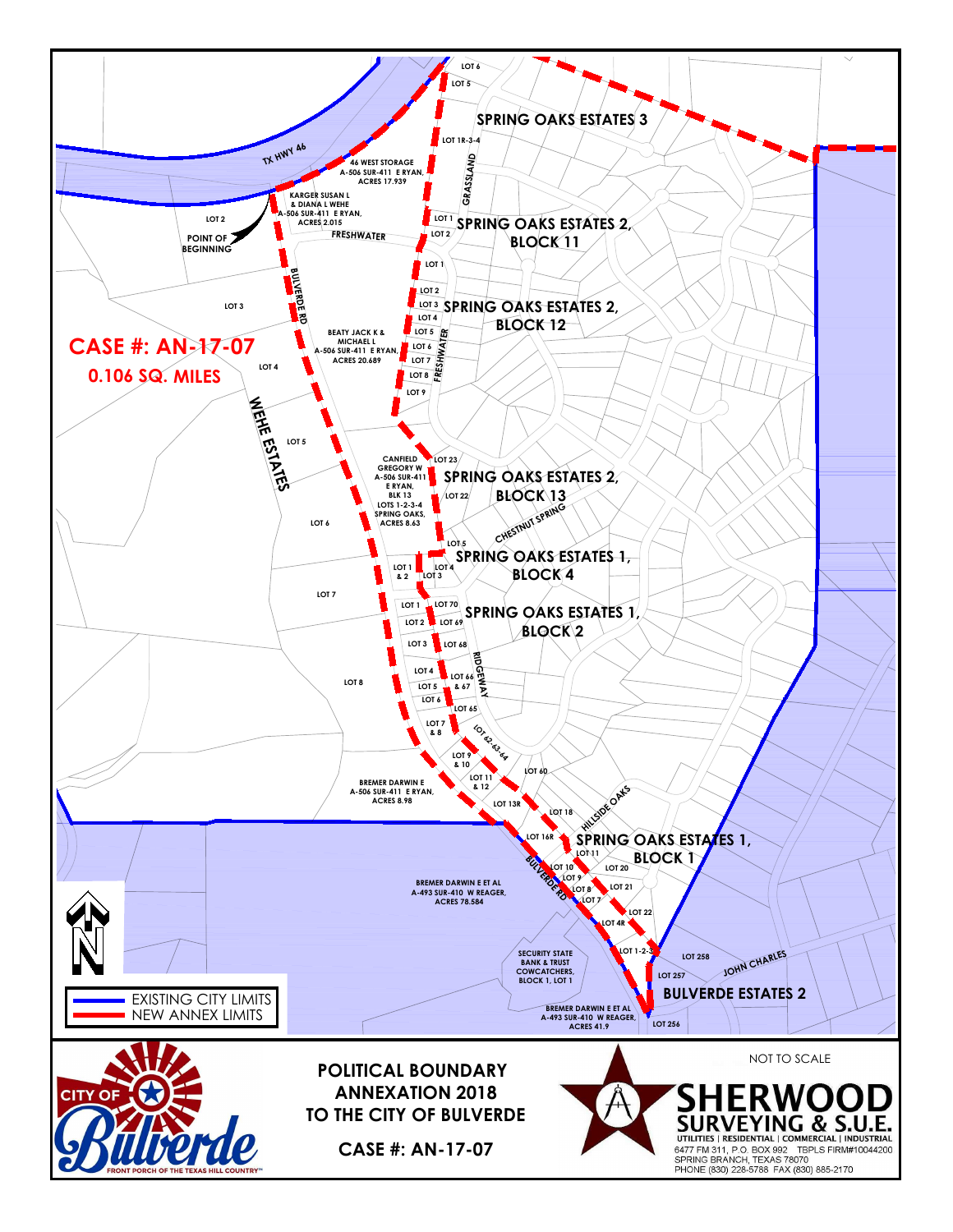## **PHASE 5**

## FIELD NOTE DESCRIPTION OF APPROXIMATELY 0.106 SQUARE MILES FOR POLITICAL BOUNDARY PURPOSES

BEING AN APPROXIMATELY 0.106 SQUARE MILE TRACT OF LAND SITUATED IN COMAL COUNTY, TEXAS, SAID 0.106 SQUARE MILE TRACT BEING MORE PARTICULARLY DESCRIBED AS FOLLOWS:

**BEGINNING**, AT A POINT IN THE EXISTING CITY LIMIT LINE BEING IN THE EASTERLY LINE OF LOT 2, WEHE ESTATES, AND THE IN THE WESTERLY RIGHT OF WAY LINE OF BULVERDE ROAD, MARKING THE NORTHWESTERLY CORNER OF THIS TRACT;

**THENCE**, NORTHEASTERLY, INTO AND ACROSS SAID BULVERDE ROAD ALONG SAID EXISTING CITY LIMIT LINE, INTO AND ACROSS THAT CERTAIN 2.015 ACRE TRACT CONVEYED TO SUSAN L. KARGER, AND DIANA L. WEHE, AND THAT CERTAIN 17.939 ACRE TRACT CONVEYED TO 46 WEST STORAGE, AN APPROXIMATE DISTANCE OF 1,465 FEET TO A POINT IN THE EXISTING CITY LIMIT LINE, MARKING THE NORTHERLY CORNER OF THIS TRACT;

**THENCE**, SOUTHERLY, INTO AND ACROSS SAID 17.939 ACRE TRACT AND ALONG THE WESTERLY LINE OF SPRING OAKS ESTATES UNIT 3 AND UNIT 2, AN APPROXIMATE DISTANCE OF 2,413 FEET, TO A POINT BEING THE SOUTHERLY CORNER OF LOT 9, BLOCK 12, SPRING OAKS ESTATES UNIT 2, MARKING AN ANGLE POINT OF THIS TRACT;

**THENCE**, SOUTHEASTERLY, INTO AND ACROSS THAT CERTAIN 20.689 ACRE TRACT CONVEYED TO JACK K. BEATY AND MICHAEL L. BEATY, AND INTO AND ACROSS THAT CERTAIN 8.63 ACRE TRACT CONVEYED TO GREGORY W. CANFIELD, AN APPROXIMATE DISTANCE OF 373 FEET TO A POINT BEING THE NORTHWESTERLY CORNER OF LOT 23, BLOCK 13, SPRING OAKS ESTATES UNIT 2, MARKING AN ANGLE POINT OF THIS TRACT;

**THENCE**, SOUTHERLY, CONTINUING WITH THE WESTERLY LINE OF SAID BLOCK 13, SPRING OAKS ESTATES UNIT 2, AN APPROXIMATE DISTANCE OF 653 FEET, TO A POINT BEING THE SOUTHEASTERLY CORNER OF SAID 8.63 ACRE TRACT AND NORTHEASTERLY CORNER OF LOT 4, BLOCK 4 SPRING OAKS ESTATES UNIT 1;

**THENCE**, WESTERLY, ALONG THE SOUTHERLY LINE OF SAID 8.63 ACRES AND THE NORTHERLY LINE OF LOT 4 AND LOT 3, BLOCK 4, SPRING OAKS ESTATES UNIT 1, AN APPROXIMATE DISTANCE OF 162 FEET, TO A POINT BEING THE NORTHWESTERLY CORNER OF SAID LOT 3, MARKING AN ANGLE POINT OF THIS TRACT;

**THENCE**, SOUTHERLY, ALONG THE WESTERLY LINE OF SAID LOT 3, AN APPROXIMATE DISTANCE OF 235 FEET, TO A POINT BEING THE SOUTHWESTERLY CORNER OF SAID LOT 3, AND BEING IN THE NORTHERLY RIGHT OF WAY LINE OF CHESTNUT SPRINGS, MARKING AN ANGLE POINT OF THIS TRACT;

**THENCE**, SOUTHERLY, INTO AND ACROSS SAID CHESTNUT SPRING, AND CONTINUING ALONG THE REAR OF LOTS 1 THRU 16R, BLOCK 2, SPRING OAKS